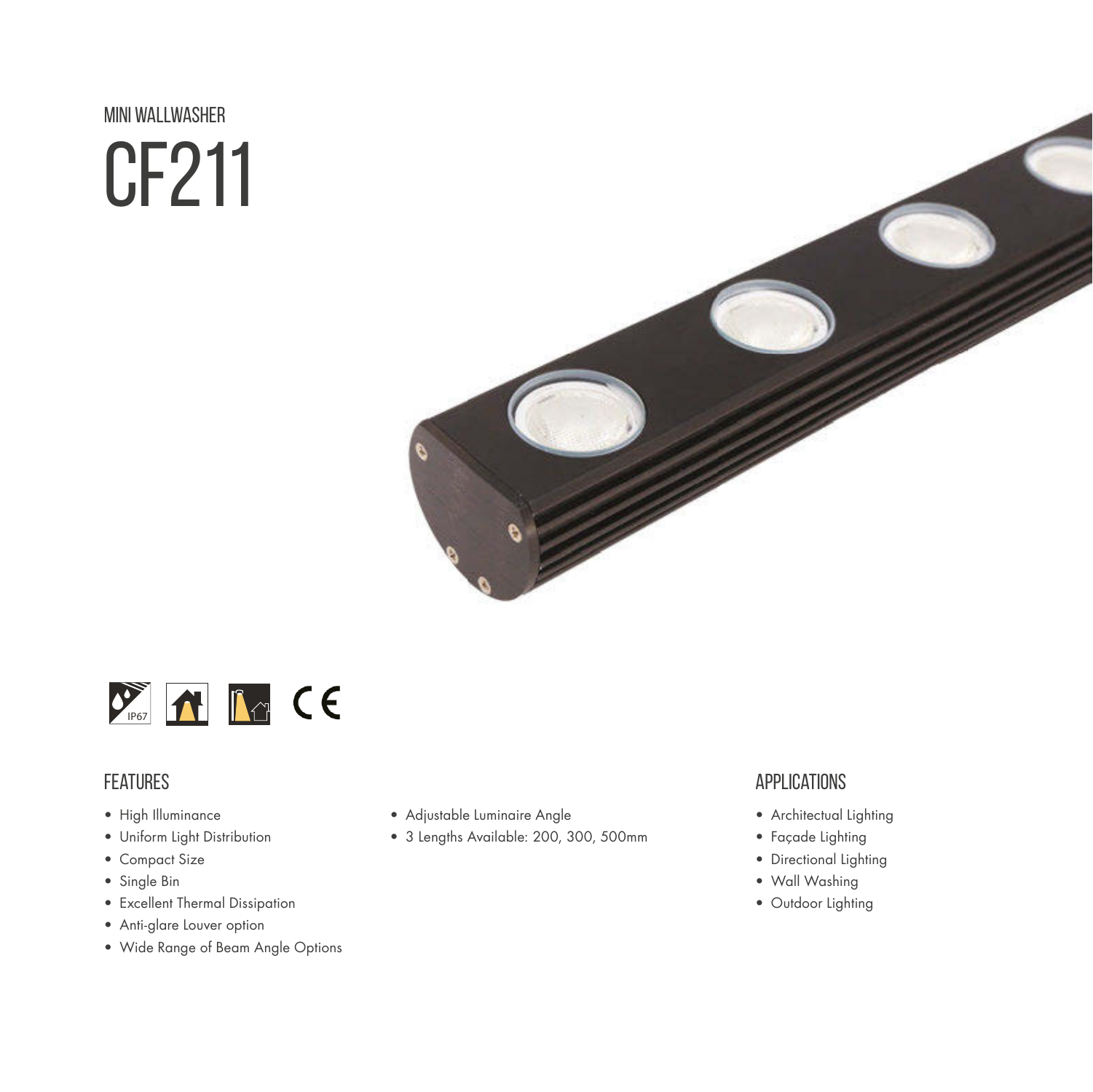#### wako

### **SPECIFICATIONS**

| <b>DIMENSION</b><br>Size            | 36 mm (W) x 28.7 mm (H)                            |        |        | <b>ELECTRICAL</b><br>Power input  | 350 mA                                                        |                    |              |  |  |
|-------------------------------------|----------------------------------------------------|--------|--------|-----------------------------------|---------------------------------------------------------------|--------------------|--------------|--|--|
| Unit length                         | 500 mm                                             | 300 mm | 200 mm | Power consumption                 | 500 mm<br>10W                                                 | 300 mm<br>6W       | 200 mm<br>4W |  |  |
| Storage temperature                 | $-30^{\circ}$ C to 80 $^{\circ}$ C                 |        |        |                                   | Dimming (by external driver) 0-10V / 1-10V / DALI / DMX / PWM |                    |              |  |  |
| Operating temperature               | $-10^{\circ}$ C to $50^{\circ}$ C                  |        |        |                                   |                                                               |                    |              |  |  |
| <b>OPTICAL</b><br>Color temperature | 2700K / 3000K / 4000K                              |        |        | <b>CERTIFICATIONS</b><br>IP class | IP40 / IP67                                                   |                    |              |  |  |
| <b>CRI</b>                          | $>80$ / $>90$<br><3 / Single Bin<br>120 lm/W<br>20 |        |        | Safety standard                   | EN55015<br>EN61000-3-2<br>EN61000-3-3<br>EN61547              |                    |              |  |  |
| <b>SDCM</b>                         |                                                    |        |        |                                   |                                                               |                    |              |  |  |
| Efficacy <sup>*1</sup>              |                                                    |        |        |                                   | EN62471                                                       | EN62031<br>EN62493 |              |  |  |
| LED per meter                       |                                                    |        |        |                                   | EN62778                                                       |                    |              |  |  |
| Lifetime LM-80                      | >60000 hrs                                         |        |        |                                   |                                                               |                    |              |  |  |

\*1 Typical value based on 3000K, CRI>80, 350mA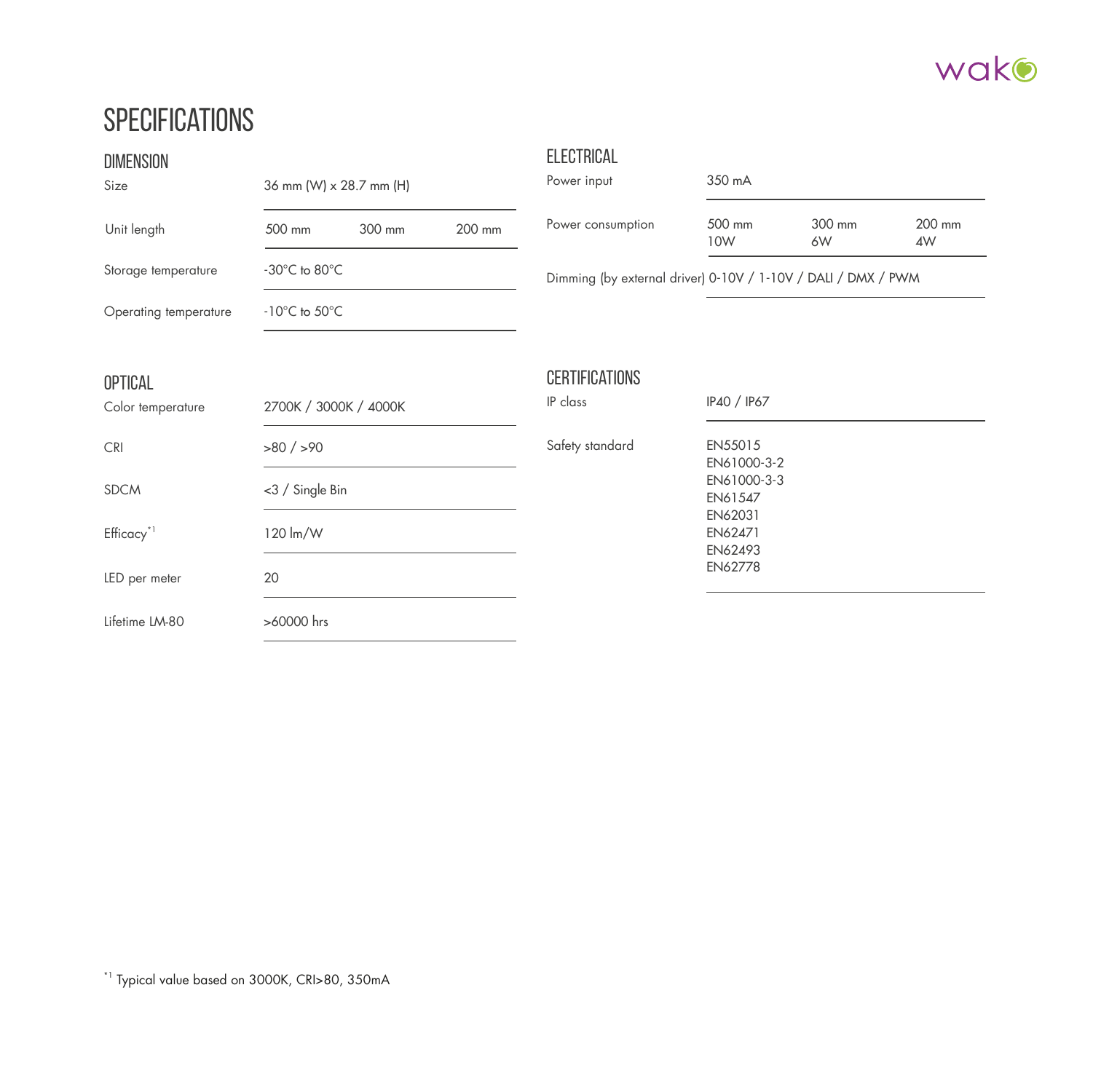### **DIMENSION**



#### accessories options





200mm Connection IP67 Cable E00127



3m Connection IP67 Cable E00124



3m Extension IP67 Cable E00157



Y-Joint Serial IP65 Cable E00172



Field IP6 Connector<br>F00206



Cable<br>E00390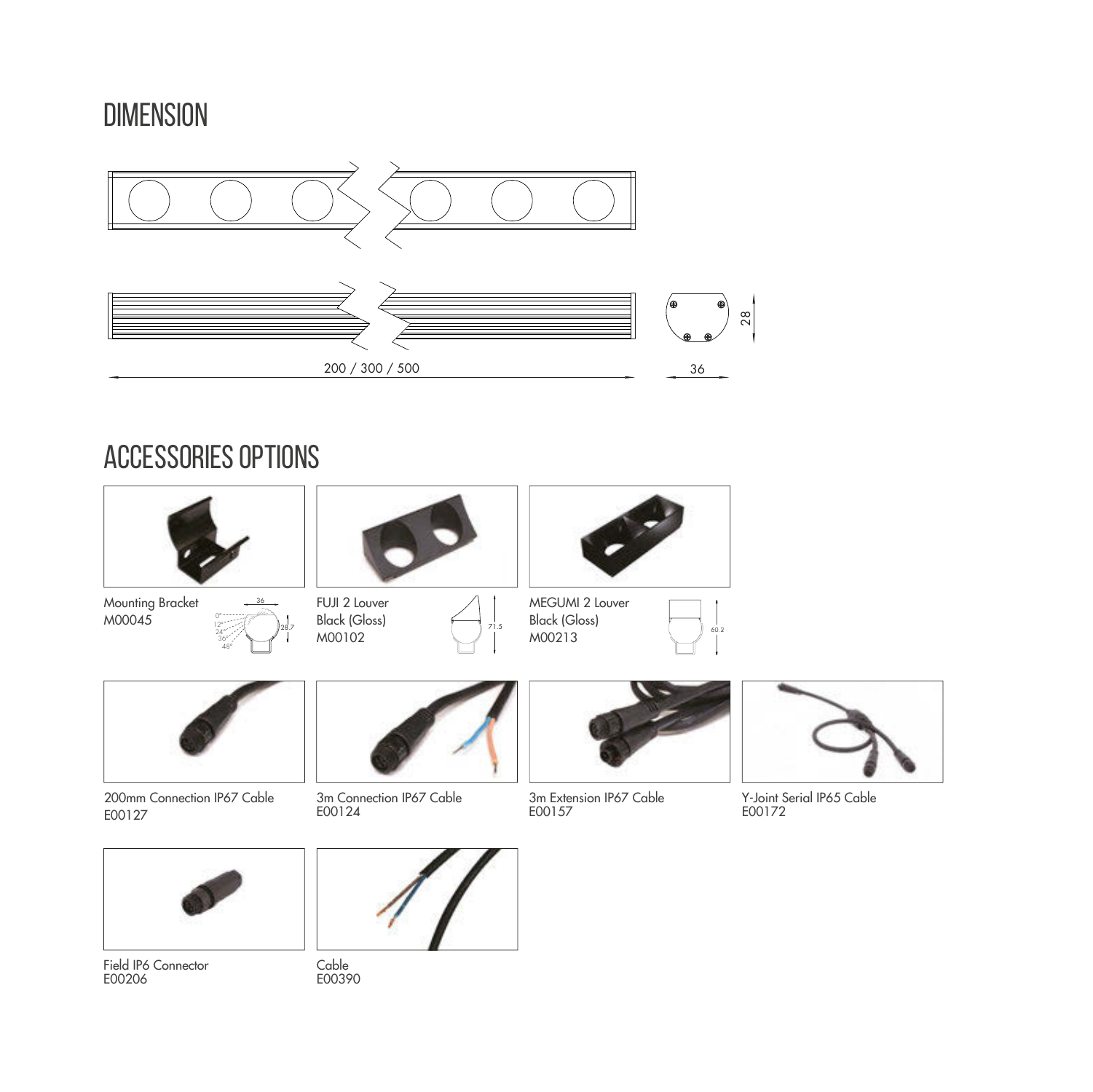

#### **PHOTOMETRIC**



## Typical lumen values

per meter, 350mA

|       | $10^{\circ}$ | $20^\circ$ | $30^\circ$ | $55^{\circ}$ | $10^{\circ} \times 35^{\circ}$ |
|-------|--------------|------------|------------|--------------|--------------------------------|
| 2700K | 2200         | 2250       | 2250       | 2100         | 1900                           |
| 3000K | 2300         | 2400       | 2400       | 2250         | 2050                           |
| 4000K | 2500         | 2600       | 2600       | 2400         | 2200                           |